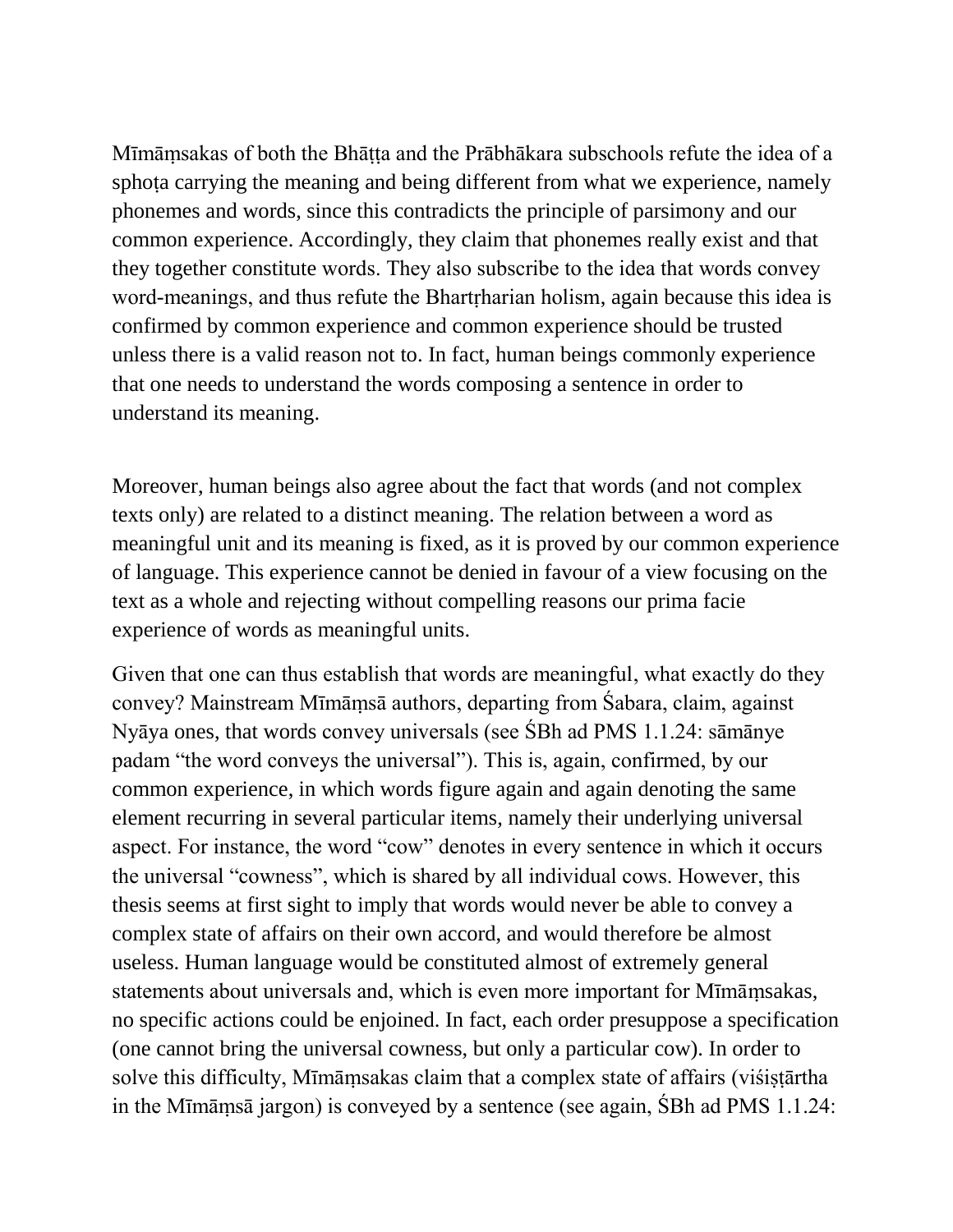visese vākyam "the sentence conveys the specific"). This means that the sentencemeaning is more than the sheer sum of word-meanings, insofar as at the level of sentence meaning one moves from one level (that of universals) to the other (that of specific meanings). This solution, however, leads to a further question, namely: How are these two different levels reached? Do the same words lead to the one and then to the next?

The process of sentence-signification, leading from words to the sentence-meaning, is distinctly explained by the two main Mīmāmsā sub-schools, Bhāṭṭa Mīmāmsā and Prābhākara Mīmāṃsā. Both subschools agree on the basic tenets seen so far, but they differ on the path leading from the words signifying universals to the sentence signifying a particular state of affairs. According to Bhātta Mīmāmsā authors, words conclude their function in denoting their own universal meanings (they ground this view in a statement by Sabara, describing words as niv tta vyā pārāņi `having concluded their function', SBh ad  $1.1.25$ ). Thus, it is the word-meanings, conveyed by words, which convey the sentence-meaning once connected together.

One might (as did Prābhākara Mīmāṃsā authors) object that in this case the sentence meaning is no longer conveyed directly by words, but rather by their meanings and that it is therefore no longer strictly speaking linguistic. Thus, the sentence-meaning would no longer be conveyed through linguistic communication as a distinct instrument of knowledge. This might be a sheer terminological problem, but for Mīmāmsā authors it has a much deeper relevance. In fact, Mīmāmsā authors explain that only the Vedas can convey knowledge of dharma. This means that any knowledge of dharma obtained through another source is invariably unreliable. Therefore, if the sentence-meaning were not linguistic, then even the sentence-meanings about dharma would no longer be directly conveyed by Vedic sentences, and would therefore end up being unreliable.

Bhāṭṭa authors reply that the sentence meaning is indeed a function of words, although via their meanings. Bhāṭṭas therefore distinguish a direct denotation (abhidha) of words, through which universals are denoted, and a secondary signification (lak saṇā), through which complex sentence meanings are conveyed.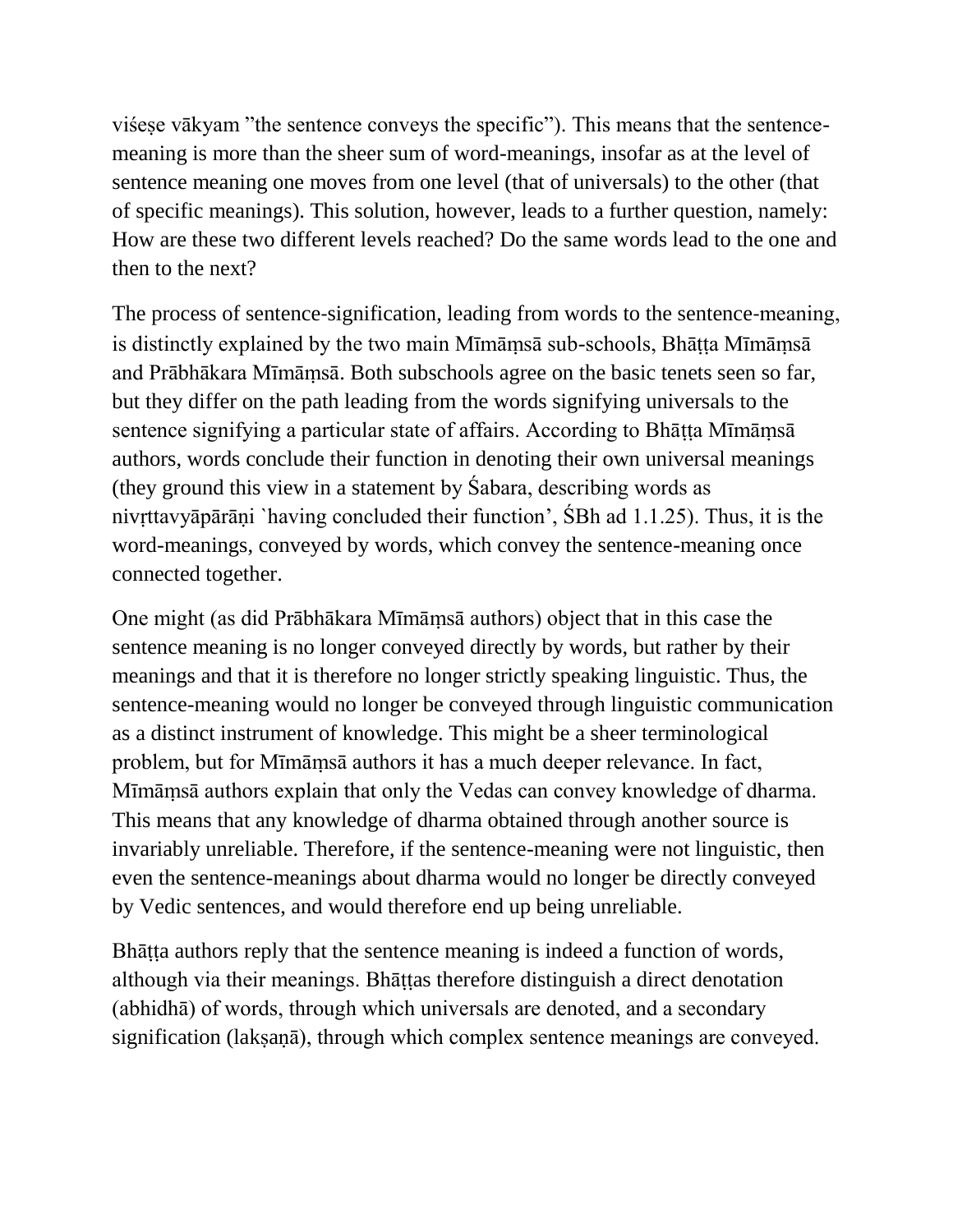Prābhākara authors object in three ways: 1. They claim that lak saṇā is possible only once the direct denotation is impossible (for instance, in the case of "The village on the Ganges", one comes to understand that the village is on the Ganges' bank because the primary meaning would be impossible). But what exactly is incongruous in the word meanings once connected? 2. How do word-meanings connect to each other? If they do it because the words bestow into them the capacity to connect to each other, then it is more economical to just postulate that the words themselves convey the sentence-meaning, without the intermediate step of the sentence-meaning. 3. If word-meanings can automatically connect among themselves, then why don't they do it unless once in a sentence (in this connection it is important to recollect that artha means both a linguistically conveyed meaning and a cognitively acquired one)? A plausible answer to 1. would point to the fact that the connection of various universals leads in fact to an impossibility since, as in the above example, one cannot bring the universal cowness. One might also suggest that laksaṇā in the Bhāṭṭa account acquires a technical meaning, different from the one it assumes in accounts of implicature etc. As for 2. and 3., Kumārila Bhaṭṭa answers that word-meanings do in fact connect automatically and this this does actually occur even outside of sentences. The example Kumārila mentions will be discussed by generations of authors and will remain the only one discussed in this connection: A person sees an indistinct white shape, hears a neighing and perceives the sound of hooves. These three unconnected meanings automatically connect into the complex meaning "A white horse is running".

By contrast, Prābhākara Mīmāmsā authors, and especially Prabhākara's main commentator, Salikanātha, state that words first get connected and then denote the specified sentence meaning only once connected. This assures that the sentence meaning can be said to be linguistically conveyed, since there is not the intermediary step of word-meanings, a conclusion which is very important for the Mīmāṃsā epistemology, regarding linguistic communication as a distinct instrument of knowledge (see the section above). However, this explanation altogether skips the role of word-meanings. Thus, Prābhākara authors have to explain the fact that the own meanings of single words appear to do have a role to play in the process, since there is an invariable concomitance between knowing the words' individual meanings and knowing the sentence's one. This tension between the opposing risks of atomism and holism is dealt with differently by various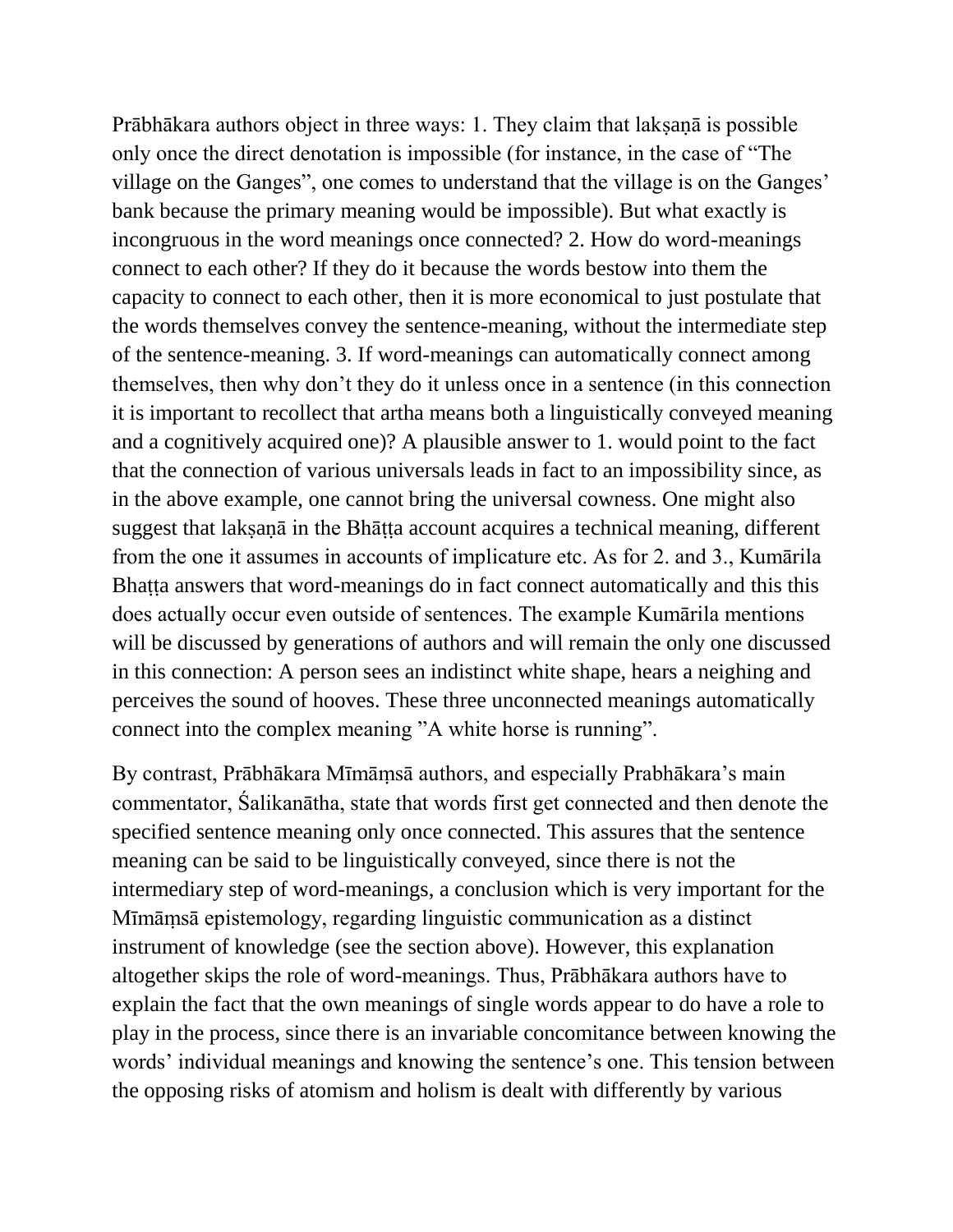authors. Prabhākara seems to present the most basic version of the theory, where word-meanings just don't play a role in the apprehension of the sentence-meaning. ālikanātha and his Bhāṭṭa opponent Sucarita start discussing the role the memory of the individual word-meanings plays in the process. Words would accordingly cause one to remember their own meanings, then get related to one another and then denote the complex sentence-meaning. The word-meanings would therefore be recollected, but not denoted by words.

Words get connected into a complex sentence meaning through proximity, semantic fitness and syntactic expectancy. These three criteria correspond to the requirement of being uttered one after the other with no intervening time (unlike in the case of the words "a cow" and "runs" pronounced on two different days), being semantically fit to connect (unlike the words "watering" and " with fire") and being linkable through syntactic expectancy (as in the case of a verb and its arguments).

Now come to the point of sentence meaning. Bhartrhari is a sentential holist and has established the theory of sentential meaning as an indivisible unit, by refuting the constructionists we mean those who deny the independent being of sentence and try to interpret sentential meaning only on the basis of world meaning. The eight kinds of sentence which have been above described five of them that held constructionist theory of sentence meaning. Bhartrhari has mentioned at least give types such theories grouped by Punyaraja as *Abhibitanvayavada* and *Amvitabhidhanavada* has critically examined them and had proved them to be insufficient in explaining sentential meaning as it figures in the mind through language<sub>8</sub>

Whereas Bhatt Mimansa held *Abhihitanvayavada* Prabhakara Mimansa held *Amvitabhidhanavada* In the former there is expression and then association of words whereas in the latter there is association of words and then there is expression. That is former believes that first the individual words meaning are understood then they are conjoined to get the sentence meaning. On the other hand Prabhakara held that the whole sentence is cognized first and then individual words are provided that meaning in the context of the sentence.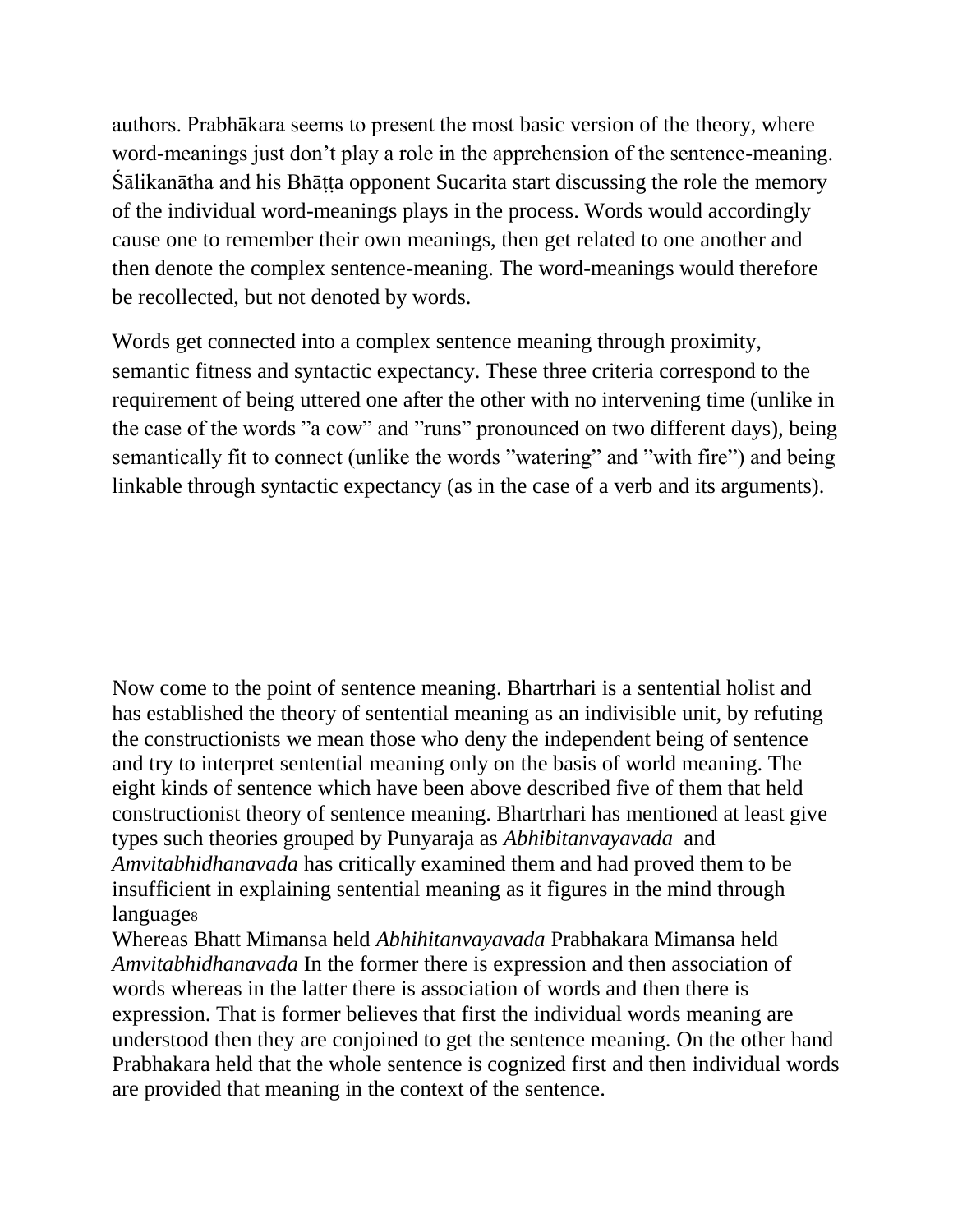Thus for Bhatt the meaning of the sentence cannot be more than the meaning of individual words whereas for Prabhakara sentence meaning be something more than the individual words.

The controversy between abhihitanvayavada and

anvitabhidhanavada is not significant for Bhartrhari, as he is not a constructionist but a sentential holist. Meaning, for him, is more than a semantic Unit in its popular use. He is well aware of at least five kinds of constructionist theories of sentential meaning. This theory is different from other sententialist who interprets sentential- meaning as a meaning different from the meaning of a sentence. Meaning, for him, is a cognitive- being, and thus his concern is not only with the controversy among the constructionists or padavadins (including abhihitanvagavadins and anvitabhidhanavadins), but between them and the sentential- holists.

This concern are those who accept a semantic unit different from a syntactic unit and those who take a semantic unit as a synthetic unit as a synthetic unity, and those who take it as a cognitive being non-differently revealed by language ubiquitously given in the mind9.

Another problem related to this matter is regarding convention.

Whether convention is observed with words or with the sentence, is a central problem of Indian philosophy of language, the solution of which gives rise to various theories of language in general and in Indian semantics. The differences of abhihitanvayavadins, anvitabhidhanvadins and akhandavakyarthavadins are essentially rooted in their different views regarding convention. For abhihitanvayavadins, what a child observes as a unit of meaning in the use by elder is a word, and, hence, they accept words as independent units. On the basis of word as the primary unit, they explain sentence and sentential- meaning as outcomes of an association of the words and word- meanings respectively.

Anvitavidhanvadins, though they also assume word as the primary meaningconveying unit, accept convention with sentential-meaning.

They do not believe in the existence of the sentence independently of the word as a meaning-conveying unit. Sentential- meaning for them is not the meaning of a sentence, but of words conveying mutually related word-meaning. There is no need to accept sentence for explaining sentential- meaning.10 For Vaiyakaranas, communication is accomplished neither by one –to-one putting together of word meanings, nor by mutually related word-meaning, but by indivisible sentential meaning.

The expresser of the sentential- meaning is neither association of words nor the words having mutually related meaning but the indivisible sentence. On the basis of communication in day- to- day practices, Bhartrhari elucidates that convention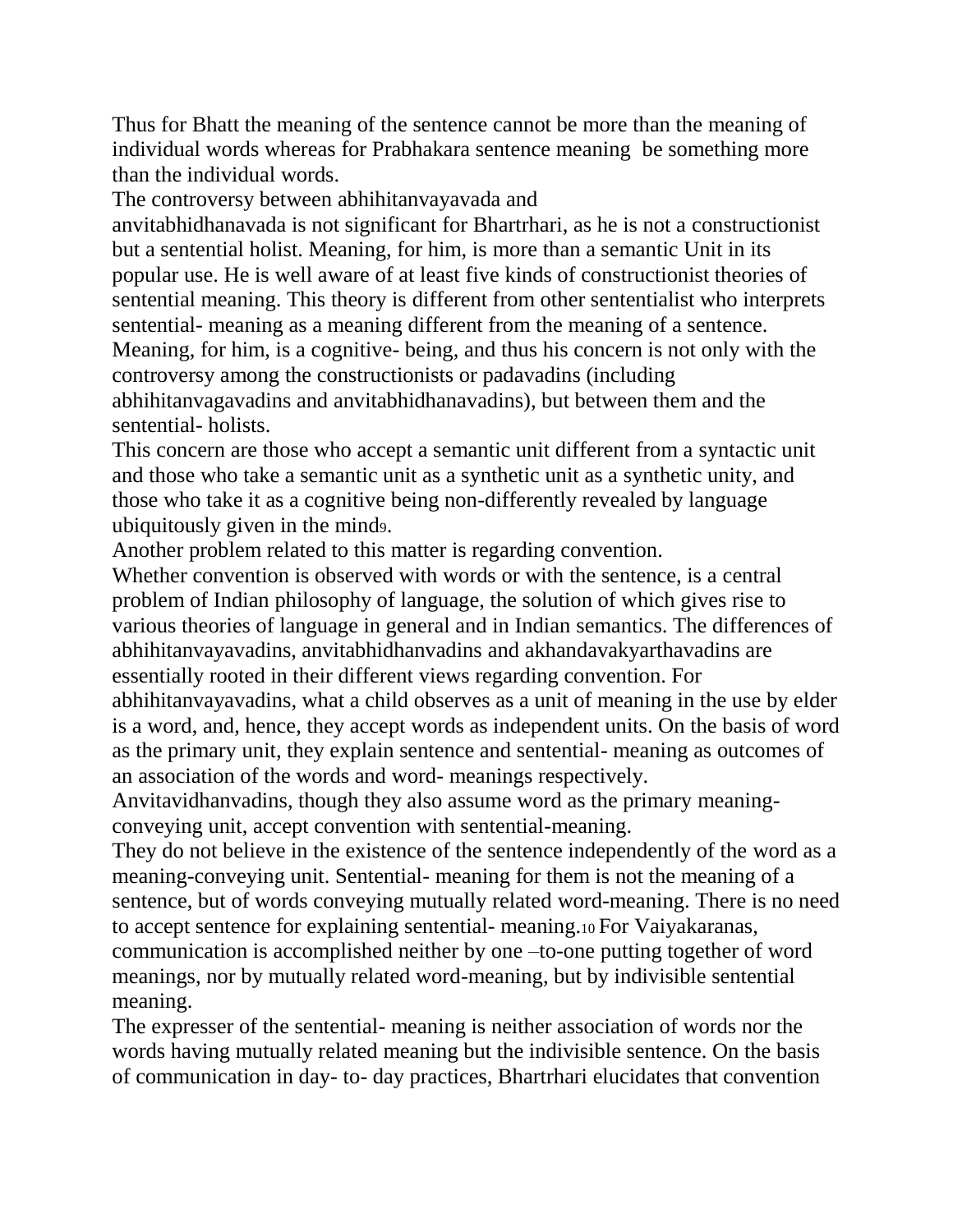is with the indivisible sentences, which is the indivisible expresser of the indivisible unit of communication, i.e. sentential- meaning11. Bhartrhari rejects abhihitanavayvadin and anvitavidhanvadins sentential meaning. For him a sentence is an inner, indivisible and a real unit of awareness in nature, i.e. sphota and sentential meaning is that which it reveals non- differently a flash

awareness in the mind, for which Bhartrhari used the word

'Pratibha', is sentential meaning. Thus sphota for Bhartrhari is real language shabda) and the meaning is a clear and a distinct flash of awareness which is pratibha, which is also indivisible. Pratibha as the general meaning of all sentences of or even words (if complete meaning is revealed by them), is cognition or awareness and non different from

sphota. For Bhartrhari sentential meaning is not as an object that figures is the mind. It is an idea or a clear and distinct flash of awareness. Sothere is not any kind of one to one relationship between the sentence and their meaning. Each flash of awareness is unique in its nature and also may varied from person to person of different mental level or according to their pratibha.Pratibha as the general meaning of all sentences or even words (if complete meaning is revealed by them), is cognition or awareness and non-different from sphota. It is only from the sense of duality that from the point of view of language (expresser) it is called an expresser (sphota) and from the point of view of meaning, it is calledexpressed (pratibha) but in both of the cases it is a being figured in the mind by the language that reveals it.11 Thus the meaning is integral and indivisible according to Bhartrhari and it is his Sentence- Holism.

If we compare the *'Prathibha theory's* sentential-meaning with

*Abhihitanvayavada* and *Amvitabhidhanavada* which have been above described, It seems that Phabhakara's view is closer to that of Bhartrhari But actually it is not, because of among other reasons Prabhakara talks about the context of words in the sentence whereas Bhartrhari pointed at the context of the sentence.

Now we come to point out the differences between mimansaka's and Bhartrhari's theory of meaning. Where mimansaka are constructionist (padvadin), according to which the world and the phone have their own existence in the sentence and even though they are not in a sentence. They held that phone (the single sound) is real shabd.

According to mimmanska word is a meaningful unit of language. They also say that meaning of sentence is decided with the association of word meaning. On the other hand Bhartrhari holds that sentence is the basic unit of language and meaningful expression. The meaning of word in sentence has only pragmatic value as for him sphota is a real word and

'Pratibha' is real meanin